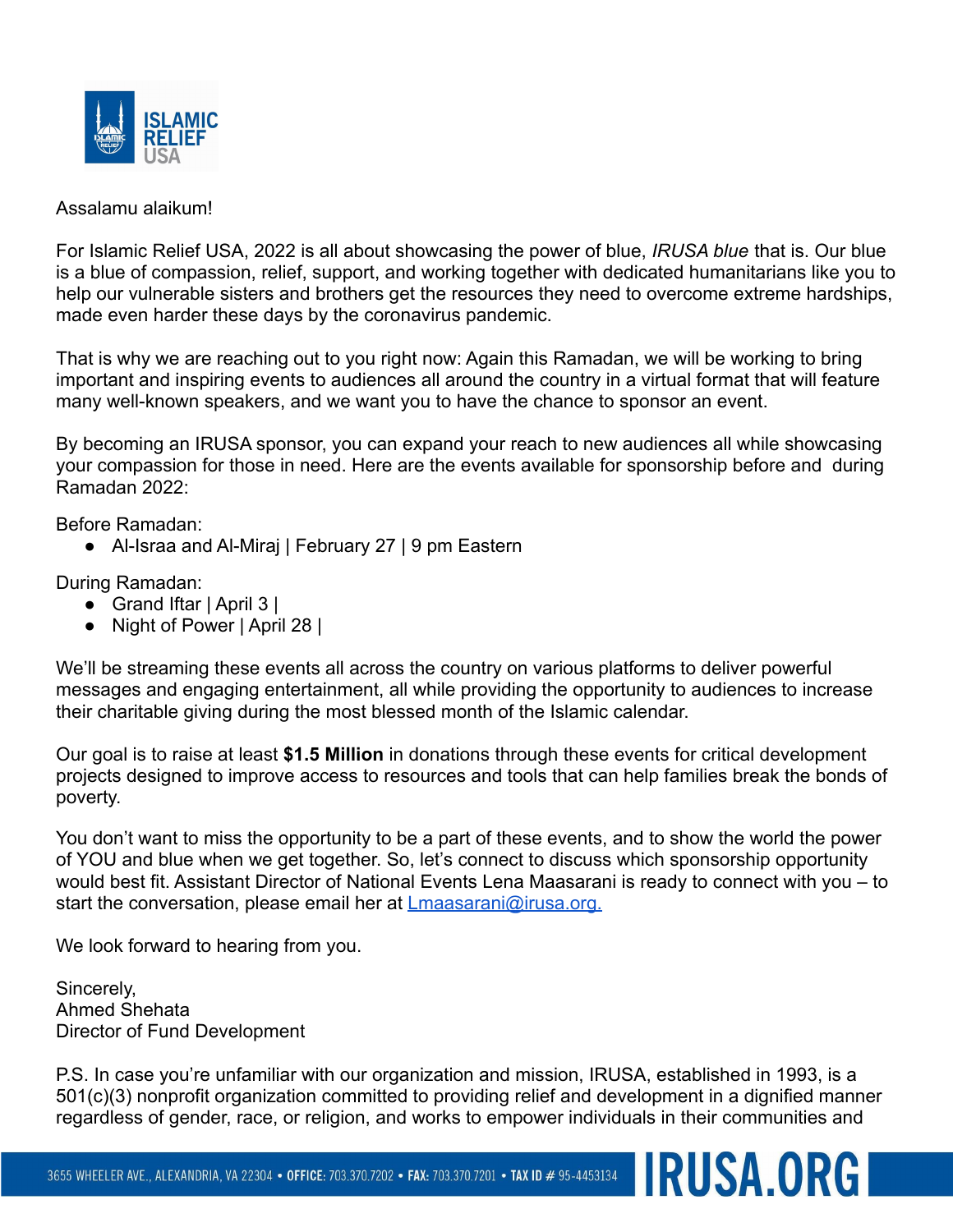give them a voice in the world. For nearly 30 years, Islamic Relief has served millions of people in need through the support of our donors, volunteers, partners, and sponsors.

# **WHY SPONSOR?**

- 1. **Brand visibility** Want to reach out to your target audience in a big way? New to the market? Established? Looking to introduce your product and service?
- 2. **Gain a competitive edge** Trying to get ahead of your competition?
- 3. **Increase sales** Want to offer an unforgettable free sample of your product directly into the hands of customers?
- 4. **Positive association** Seeking to showcase the impact of your support and share your story?
- 5. **Gain access** Trying to network and connect with new people?
- 6. **Do good** Want to show your desire to support worthy projects and social good for the community?

# **IRUSA'S ANNUAL REACH**

## **NEARLY 1.4 MILLION INTERACTIONS**

Access our expansive market and gain the potential leads you're looking for.

**IRUSA.ORGI** 

- **Unique webpage views in 2021 -** 7,114,685
- **System contacts** (volunteers, donors, etc.) 402,466
- **Social media followers** 480,925
- **Email subscribers** 133,006
- **Event attendees** 28,127 at 150+ events
- **10 mailers per year** Up to 120,000 per mailer
- **Total audience size** 467,676\*
- **Total interactions** 1,403,028

3655 WHEELER AVE., ALEXANDRIA, VA 22304 • OFFICE: 703.370.7202 • FAX: 703.370.7201 • TAX ID # 95-4453134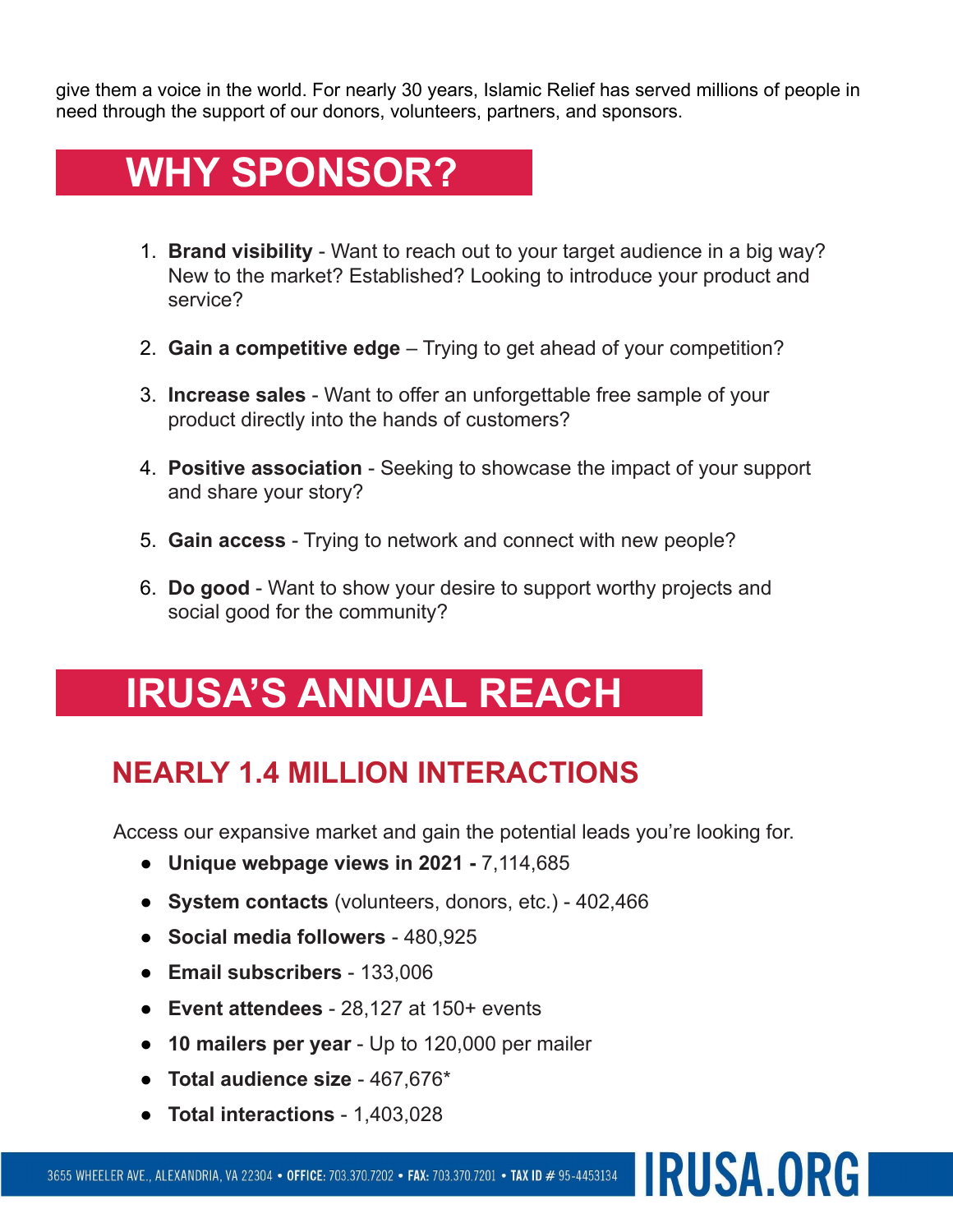\* Based on three average interactions per person.

# **REACH A HIGHLY EDUCATED MARKET**



Did you know IRUSA has a market of nearly half a million donors? Our donors are highly educated and value professional development and idea diversity.

**IRUSA.ORG** 

# **REACH THOUSANDS OF MID-CAREER PROFESSIONALS**



The data on this page was obtained via an internal IRUSA market research survey. Approximately 10,000 donor responses were collected around the year 2015.

3655 WHEELER AVE., ALEXANDRIA, VA 22304 • OFFICE: 703.370.7202 • FAX: 703.370.7201 • TAX ID # 95-4453134